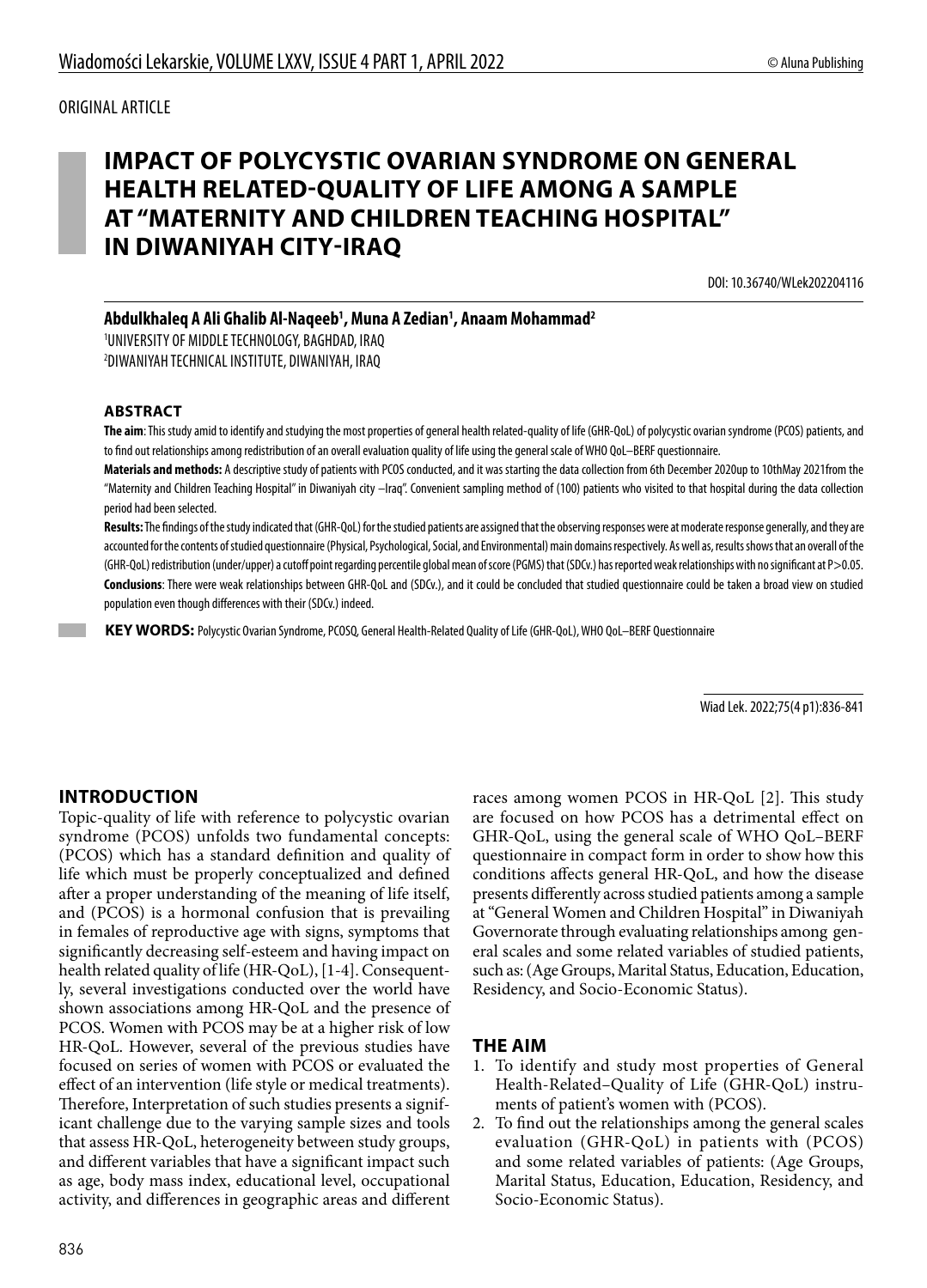### **MATERIALS AND METHODS**

#### SETTING OF THE STUDY

A cross sectional design (descriptive study) for patients with (PCOS) which were conducted starting data collection from  $6<sup>th</sup>$  of December 2020 and  $10<sup>th</sup>$  May 2021.

### THE SAMPLE OF THE STUDY

This study was conducted on a convenient sample of 100 adults' patients with (PCOS), who have been diagnosed and treated by "Maternity and Children teaching Hospital" in Diwaniyah city, Iraq.

### STEPS OF THE STUDY

For evaluate adults women's patients with (PCOS), appropriate instrument are selection for study of subjects, namely, (GHR-QoL), questionnaires format regarding "Health World Health Organization – WHO QoL-BERF", which consists 26 items formed four main domains, "Physical, Psychological, Social, and Environment", as well as two questions for rating and satisfying patients of QoL.

### PILOT STUDY

Reliability coefficients of the pilot study, shows that intra examiner (test & retest) equal to  $[0.92]_{(22:260)}$ , and inter examiners recorded highly and adequate outcomes equal to  $[0.88_{(31:260)}]$ , through using Al-Naqeeb Formula [3]

## STATISTICAL METHODS

Statistical data analysis approaches were used in order to analyze and assess the results of the study under application of the statistical package (SPSS), ver. 22.0: it has included on (Frequencies, and Percentages) and descriptive statistical methods such that: "Mean of score (MS), Standard Deviation (SD), Relative Sufficiency (RS%), Percentile Grand/ or Global Mean of Score (PGMS), and Pooled Standard Deviation(PSD%)", in addition to that, scoring scales concerning five ordinal scales of integer numbers of sampling zero, for the general HR-QoL. Reassessment scoring scales for tri dichotomous random variable, for scoring five ordinal scales are given by following intervals: [(20.00 – 46.66) for Low (L); (46.67 – 73.33) for Moderate (M); and (73.34 – 100) for High (H)], as well as score of percentile mean of score are given by following intervals:  $[(00.00 - 33.33)$  for Low  $(L);$ (33.34 – 66.66) for Moderate (M); and (66.67 – 100) for High (H)], "Contingency Coefficients CC" test: are estimated for association tables to find out the cause's correlation ships.

#### **RESULTS**

Table (I) shows distribution of studied "Socio-Demographical Characteristics variables-SDCv", and "Body mass index -BMI", included the observed frequencies, and cumulative percents.

**Table I.** Distribution of the studied sample according to (SDCv) Observed Frequencies and Cumulative Percent's

| SDCv.                | <b>Classes</b>                                  | No.              | Cum. %           |
|----------------------|-------------------------------------------------|------------------|------------------|
|                      | < 20                                            | 33               | 33               |
| Age Groups<br>(yrs.) | 20 24                                           | 19               | 52               |
|                      | $25 - 29$                                       | 22               | 74               |
|                      | $30 - 34$                                       | 14               | 88               |
|                      | > 35                                            | 12               | 100              |
|                      | Mean $\pm$ SD                                   |                  | $24.67 \pm 7.63$ |
|                      | Single                                          | 38               | 38               |
| <b>Marital State</b> | Married                                         | 59               | 97               |
|                      | Divorced                                        | 3                | 100              |
|                      | <b>Illiterate</b>                               | 6                | 6                |
|                      | Read & Write                                    | 16               | 22               |
| Education            | Primary                                         | 34               | 56               |
| levels               | Intermediate                                    | 9                | 65               |
|                      | Secondary                                       | 16               | 81               |
|                      | College & More                                  | 19               | 100              |
| Job of patients      | High professional &<br>managerial jobs          | 3                | 3                |
|                      | Lower professionals,<br>skilled and semiskilled | 13               | 16               |
|                      | Unskilled workers                               | 84               | 100              |
|                      | Urban                                           | 88               | 88               |
| Residency            | Rural                                           | 12               | 100              |
| Socio-               | $< 60$ (Low)                                    | 55               | 55               |
| Economic             | 60 - 80 (Moderate)                              | 35               | 90               |
| Status               | > 80 (High)                                     | 10               | 100              |
|                      | Under weight                                    | 3                | 3                |
|                      | Normal weight                                   | 24               | 27               |
|                      | Overweight                                      | 36               | 63               |
| BMI                  | Obese                                           | 37               | 100              |
|                      | Total                                           | 100              |                  |
|                      | Mean $\pm$ SD                                   | $28.58 \pm 5.86$ |                  |

Age groups shows that three quarters of less than 30 yrs. old of the studied sample are recorded at the 1st, 2nd, and 3rd age groups, and were accounted 74%, as well as mean value and standard deviation are estimated by 24.67 yrs., and 7.63 yrs. respectively, as well as 59% of studied sample were married. More than half of studied sample were recorded their educational levels at primary school or less, and were accounted 56%, and most of them has unskilled worker, and were accounted (84%), urban residency are accounted 88% among studied sample, vast majority of "Socio-Economic Status" had recorded at low, and moderate levels, and they are accounted 90.0%. Finally, results shows observed frequencies, and cumulative percents of "Body mass index -BMI", observed vast majority of studied sample had registering overweight and obesity outcome,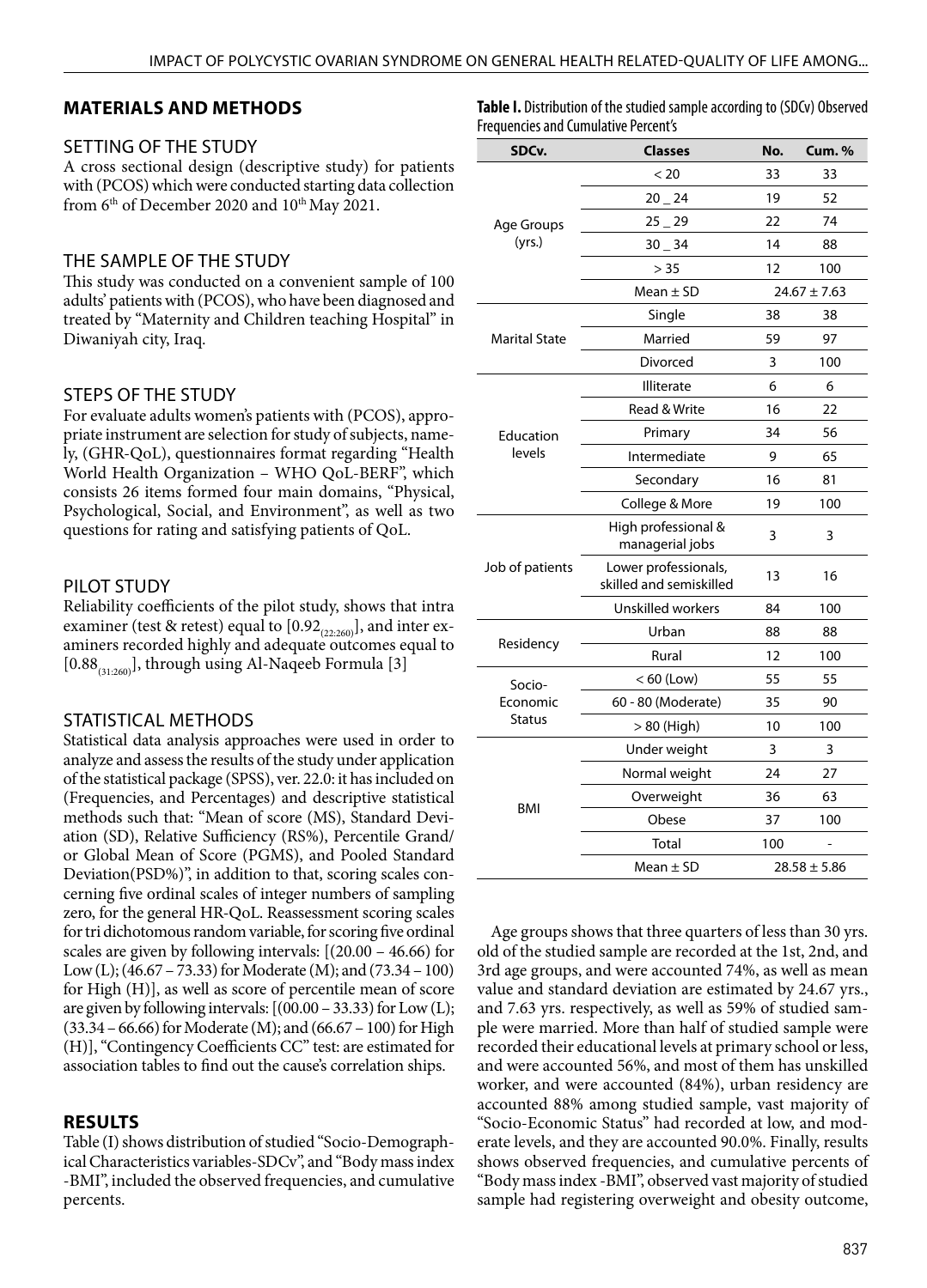**Table II.** Distribution of the studied sample according to some related General Information with comparisons significant  $(N=100)$ 

| <b>Risk Factors</b>                   | No.<br>Response |     | Cum.<br>% | $C.S.$ (*)<br><b>P-value</b> |  |
|---------------------------------------|-----------------|-----|-----------|------------------------------|--|
|                                       | No              | 51  | 51        | $P = 0.920$                  |  |
| Family History of<br><b>PCOS</b>      | Yes             | 49  | 100       | NS                           |  |
|                                       | No              | 19  | 19        | $P = 0.000$<br>HS            |  |
| <b>Thinning Hair</b>                  | Yes             | 81  | 100       |                              |  |
| Hair loss from the                    | No              | 100 | 100       | $P = 0.000$                  |  |
| head                                  | Yes             | 0   | 100       | HS                           |  |
| Are you under                         | No              | 68  | 68        | $P = 0.000$                  |  |
| treatment now?                        | Yes             | 32  | 100       | HS                           |  |
| Weight Gain after                     | No              | 36  | 36        | $P = 0.000$<br>HS            |  |
| Menarche                              | Yes             | 64  | 100       |                              |  |
|                                       | $9 - 10$        | 21  | 21        |                              |  |
|                                       | $11 - 12$       | 27  | 48        | $x^2 = 29.76$                |  |
| Age at Menarche                       | $13 - 14$       | 45  | 93        | $P = 0.000$<br>(HS)          |  |
|                                       | $15 - 16$       | 7   | 100       |                              |  |
|                                       | Regular         | 17  | 17        | $P = 0.000$                  |  |
| Menstrual cycle                       | Irregular       | 83  | 100       | HS                           |  |
|                                       | <b>No</b>       |     |           |                              |  |
|                                       | Menstrual       | 6   | 6         |                              |  |
| Duration of<br>menstrual cycle        | cycle           |     |           | $x2 = 41.44$<br>$P = 0.000$  |  |
| Per Days                              | < 5<br>$5 - 7$  | 26  | 32        | HS                           |  |
|                                       |                 | 50  | 82        |                              |  |
|                                       | >7<br>No        | 18  | 100<br>64 |                              |  |
| Increasing of<br>(Androgen            |                 | 64  |           | $P = 0.000$                  |  |
| Hormone)                              | Yes             | 36  | 100       | HS                           |  |
| <b>Regular Exercise</b>               | No              | 75  | 75        | $P = 0.000$<br>HS            |  |
|                                       | Yes             | 25  | 100       |                              |  |
| Are you Diabetic                      | No              | 98  | 98        | $P = 0.000$<br>HS            |  |
|                                       | Yes             | 2   | 100       |                              |  |
| Abnormal uterine                      | No              | 68  | 68        | $P = 0.000$<br>HS            |  |
| bleeding                              | Yes             | 32  | 100       |                              |  |
| <b>Eating Disorders</b>               | No              | 51  | 51        | $P = 0.920$<br>HS            |  |
|                                       | Yes             | 49  | 100       |                              |  |
| Sleep Apnea                           | No              | 27  | 27        | $P = 0.000$                  |  |
|                                       | Yes             | 73  | 100       | HS                           |  |
| High Blood Pressure                   | No              | 33  | 33        | $P = 0.000$<br>HS            |  |
|                                       | Yes             | 67  | 100       |                              |  |
| Abnormal                              | No              | 83  | 83        | $P = 0.000$                  |  |
| cholesterol or<br>triglyceride levels | Yes             | 17  | 100       | HS                           |  |

\*HS: Highly Sig. at P<0.01; NS: Non Sig. at P>0.05; Testing based on One-Sample Chi-Square test, and Binomial test

and they are accounted 73.0%. Table (II) shows observed frequencies, and cumulative percents of "Risk Factors", with comparisons significant.

Regarding to subject "Family History of PCOS", half of studied respondents having a family history, and they are accounted 49%, most of studied patients has a "Thinning Hair", and they are accounted 81%, no one of studied patients having hair loss from head, 32% of studied patients are under treatment, two third of studied patients has a "Weight Gain after Menarche", and they are accounted 64%, about half of studied respondents 52% had a menarche age between (13–16) yrs, and 83% had irregular menstrual cycle, and only 6% among studied patients has no menstrual cycle, and half of them duration of menstrual cycle taken (5–7) days, and 18% of the leftover taken more than 7 days, 36% of studied patients are recorded increasing of (Androgen Hormone), 75% of studied patients hadn't regular exercise. Only 2% among studied patients has a diabetic disease, 32% among them has abnormal uterine bleeding, 49% among them has eating disorder, 73% among them has sleep apnea, 67% among them has high blood pressure, and 17% among them has abnormal cholesterol or triglyceride levels.

#### GENERAL HEALTH RELATED QOL

Regarding subjects GHR-QoL, table (III) shows summary statistics of initial evaluation, such as, mean of score, standard deviation, and relative sufficiency's, as well as different responses levels of evaluating GHR-QoL through transform scoring scales by three differentiate categories, such that (Low, Moderate, and High). General quality of life for the studied patients assigned observed responses are moderate mostly, and they are accounted 24 (92.31%).

#### DISTRIBUTION OF QUESTIONNAIRE'S DOMAINS (GENERAL HR-QOL)

Regarding subjects of main domains, table (IV) shows summary statistics, such that, percentile score, and standard deviation, as well as different responding levels of evaluating of main domains for general HR-QoL through percentile transforming scoring scales by three differentiated categories' levels, such that (Low, Moderate, and High) of WHO QoL – BERF questionnaire, which consists of (Physical, Psychological, Social, and Environment) main domains.

#### PGMS: PERCENTILE GRAND MEAN OF SCORE; PSD: PERCENTILE STANDARD DEVIATION

To find out relationships amongst redistribution of overall evaluation through (under/upper) cutoff point of percentile grand mean of score concerning of [General, and Specific– HRQoL] of PCOS's patients and their [Socio-Demographical Characteristics] variables, such that: (Age Groups, Marital State, Education, Occupation, Residency, and Socio-Economic Status), as illustrated in table (V) which consists a contingency coefficients and test hypotheses, which says that meaningless relationships are accounted between redistribution of preceding variables.

Results shows that weak relationships were accounted amongst redistribution of overall general HR-QoL of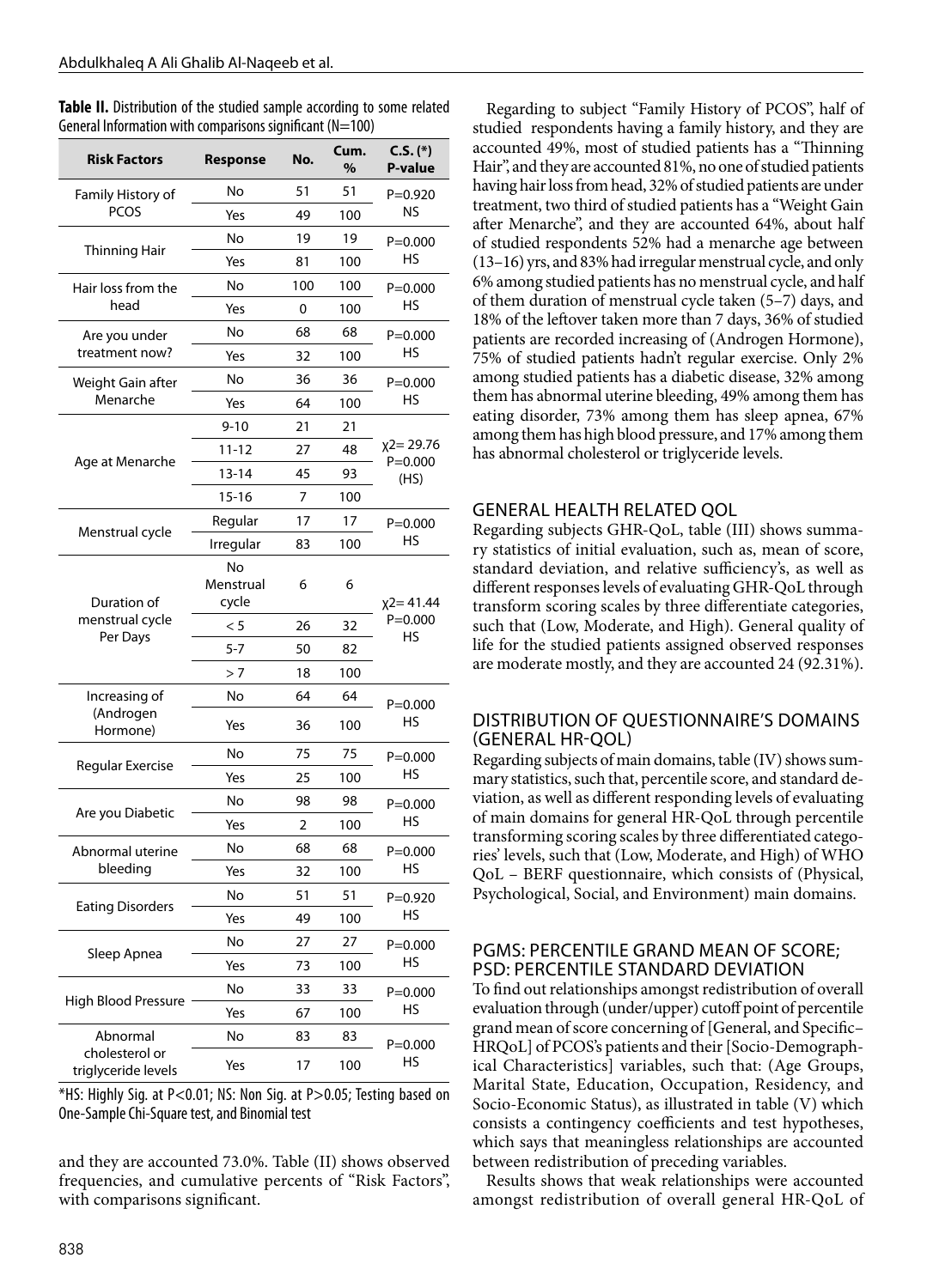| <b>General HRQoL</b>                                                                       | <b>MS</b> | <b>SD</b> | <b>RS</b> | Ev. |
|--------------------------------------------------------------------------------------------|-----------|-----------|-----------|-----|
| How would you rate your QoL?                                                               | 2.90      | 0.97      | 58.0      | M   |
| How satisfied are you with your health?                                                    | 2.86      | 1.04      | 57.2      | M   |
| To what extent do you feel that physical pain prevents you from doing what you need to do? | 2.92      | 1.07      | 58.4      | M   |
| How much you need any medical treatment to function in your daily life?                    | 2.58      | 1.32      | 51.6      | M   |
| How much do you enjoy life?                                                                | 2.91      | 1.12      | 58.2      | M   |
| To what extent do you feel your life to be meaningful?                                     | 3.00      | 1.09      | 60.0      | M   |
| How well are you able to concentrate?                                                      | 3.21      | 1.08      | 64.2      | M   |
| How safe do you feel in your daily life?                                                   | 3.12      | 1.14      | 62.4      | M   |
| Ho healthy is your physical environment?                                                   | 3.37      | 0.91      | 67.4      | M   |
| Do you have enough energy for everyday life?                                               | 3.02      | 1.09      | 60.4      | M   |
| Are you able to accept your bodily appearance?                                             | 3.38      | 1.33      | 67.6      | M   |
| Have you enough money to meet your needs?                                                  | 3.07      | 0.86      | 61.4      | M   |
| How available to you is the information that you need in your day to day life?             | 3.61      | 1.19      | 72.2      | M   |
| To what extent do you have opportunity for leisure activities                              | 3.32      | 1.27      | 66.4      | M   |
| How well are you able to get around?                                                       | 3.37      | 1.32      | 67.4      | M   |
| How satisfied are you with your sleep?                                                     | 3.39      | 1.05      | 67.8      | M   |
| How satisfied are you with your ability to perform your daily living activities?           | 3.27      | 1.02      | 65.4      | M   |
| How satisfied are you with your capacity for work?                                         | 3.51      | 0.87      | 70.2      | M   |
| How satisfied are you with yourself?                                                       | 3.60      | 0.98      | 72.0      | M   |
| How satisfied are you with your personal relationships?                                    | 3.67      | 0.91      | 73.4      | H   |
| How satisfied are you with your sex life?                                                  | 2.61      | 1.54      | 52.2      | M   |
| How satisfied are you with support you get from your friends?                              | 3.42      | 1.07      | 68.4      | M   |
| How satisfied are you with the conditions of your living place?                            | 3.32      | 1.01      | 66.4      | M   |
| How satisfied are you with your access to health services?                                 | 3.21      | 0.99      | 64.2      | м   |
| How satisfied are you with your transport?                                                 | 3.32      | 1.01      | 66.4      | M   |
| How often do you have negative feeling such as blue mood, despair, anxiety, depression?    | 3.72      | 1.24      | 74.4      | L   |

**Table III.** Summary Statistics of patients responding concerning General Quality of Life's items (N=100)

MS: Mean of Score; SD: Standard deviation according to MS.

RS%: Relative Sufficiency Assess by (L: Low; M: Moderate; H: High)

PCOS's patients and their (SDCv) at P>0.05, and according to that it could be conclude that studied of WHO QoL– BERF questionnaire can be amend for studied phenomena on the target population rather than differences among those who had PCOS's patient's socio-demographical characteristics variables.

#### **DISCUSSION**

To best of our knowledge, this study is the first attempt to investigate evaluation of GHR-QoL regarding patients with PCOS in Iraq, since it came with comprehensive coverage to include all areas of study subjects, regarding general components. By reviewing the results of the preliminary data, specifically the SDCv. of patients, it has been noticed that most of them are focusing at differentiated levels, such as age below (30) yrs., two third were married, more than half of studied sample were recorded their educational levels at the primary school or less, most of them has unskilled worker, and finally urban residency, and that are registered an agreement with the finding of the others studies, such as carried out in India titled Impact of PCOS on quality of life concerning women in correlation to age, basal metabolic index, education and marriage, which stated that majority of the PCOS age patients are recorded 78% [4], as well as 59% of subjects were married, and this finding agreed with another study in Iran [5], concerning the level of education, most of the studied sample having primary school or less, this result in agreement with [6] in Iran. Relative to employment, the results indicating that more than half of the study sample is unskilled worker and housewives, this finding was similar to study done by [7], in addition, its agreement with the study done by [8]. Regarding residency highest percentage of the current study sample are living in urban area, and that findings is similar and in agreement with [9] study. Finally, Socio-Economic Status-SES with comparison significant, and they are accounted through applying WHO instrument, and Al-Naqeeb correction, which consists of several components such that, occupation, education levels, crowding index (no.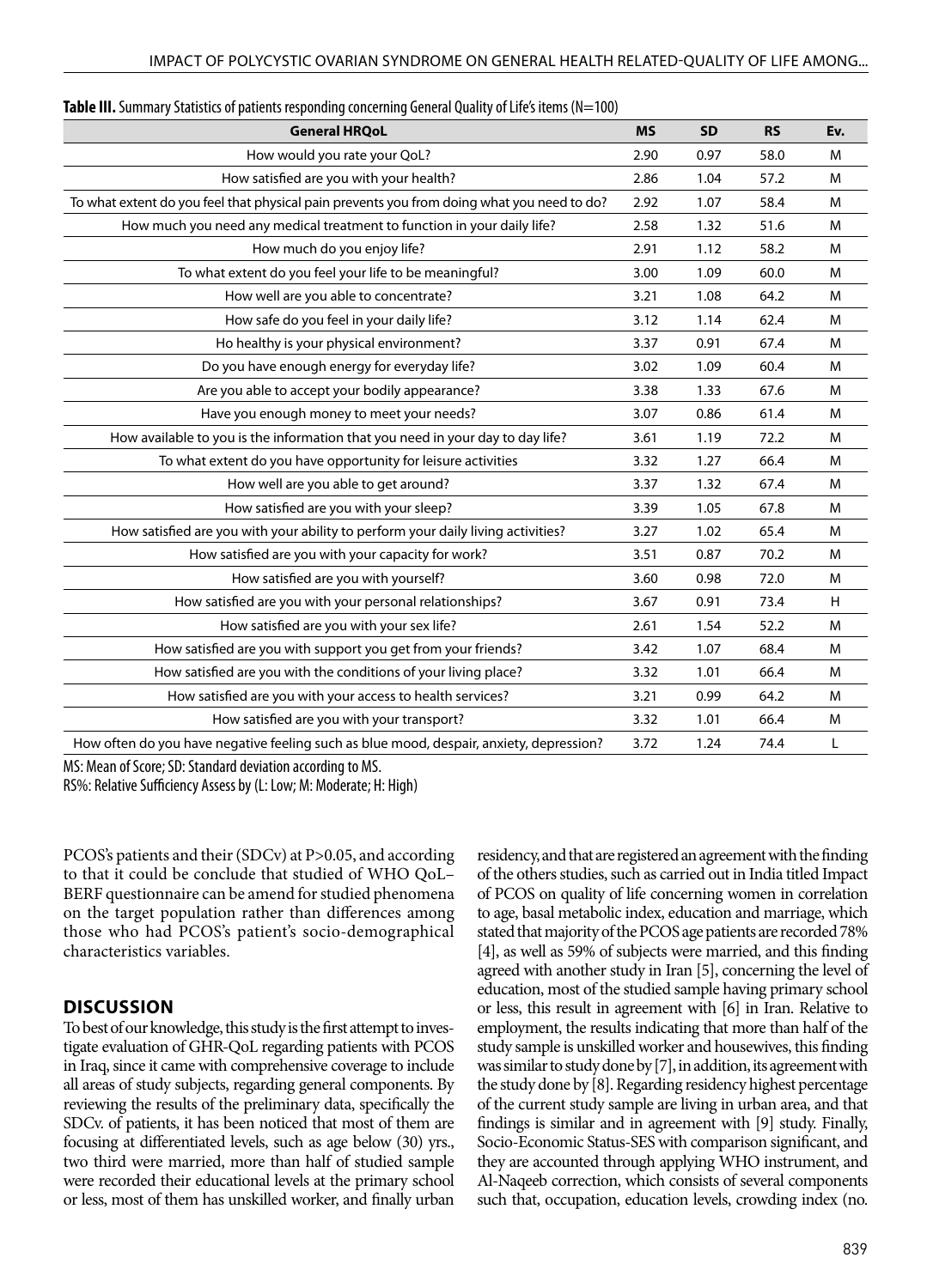**Table IV.** Summary Statistics of Percentile Score General QoL main domains for the studied patients

| <b>Main Domains</b>       | No. | <b>PGMS</b> | PSD   | <b>Evaluated</b> |
|---------------------------|-----|-------------|-------|------------------|
| <b>Physical Domain</b>    | 100 | 57.36       | 13.44 | Moderate         |
| Psychological<br>Domain   | 100 | 51.58       | 15.66 | Moderate         |
| Social Domain             | 100 | 55.83       | 18.93 | Moderate         |
| <b>Environment Domain</b> | 100 | 57.31       | 11.77 | Moderate         |
| <b>General HR-OoL</b>     | 100 | 55.52       | 9.82  | Moderate         |

**Table V.** Relationships among General HR-QoL concerning PCOS Patients in light of Socio-Demographical Characteristics variables

| SDC <sub>v</sub> .    | <b>General - QoL</b> |              |  |  |
|-----------------------|----------------------|--------------|--|--|
|                       | C.C.                 | $P-value(*)$ |  |  |
| Age Groups            | 0.109                | $0.879$ (NS) |  |  |
| <b>Marital State</b>  | 0.088                | $0.675$ (NS) |  |  |
| Education             | 0.114                | $0.934$ (NS) |  |  |
| Occupation            | 0.189                | $0.157$ (NS) |  |  |
| Residency             | 0.017                | $0.868$ (NS) |  |  |
| Socio-Economic Status | 0.172                | $0.217$ (NS) |  |  |

\*NS: No Sig. at P>0.05; Statistical hypothesis based on Contingency's Coefficient test

of households, and no. of rooms), and a particular property (house ownership, possession of a car, available of represented by the preceding contents (Low, Moderate, and High). The current study has recorded high percent 90.0% concerning on the low, and moderate levels, and that is in agreement with a study done in Wuhan University [10], since it was accounted high percent of studied subjects in low, and moderate levels, and they are accounted 90.3% and it is too highly corresponding to the current study indeed. BMI for the current study equal to three quarters of the studied sample reported an overweight, and obesity levels, and they are accounted 73.0%, with mean and standard deviation (28.58 and 5,86) respectively, and that is in agreement with the study done by Dogan in Turkey, which reported mean and standard deviation 30.7 and 4.88, respectively [11]. By reviewing the results of "General Information", specifically the (Risk Factors) associated with the PCOS patients, it has been noticed that most of them are focusing at differentiated levels, such as Family History which are accounted 49%, most of patients having Thinning Hair and they are accounted 81%, no one of studied patients having hair loss from head, 32% of studied patients are under treatment, two third of studied patients has a "Weight Gain after Menarche", and they are accounted 64%, about half of studied respondents 52% had a menarche age between (13–16) yrs and 83% had irregular menstrual cycle, and only 6% among studied patients has no menstrual cycle, and half of them duration of menstrual cycle taken (5–7) days, and 18% of the leftover taken more than 7 days, 36% of studied patients are recorded increasing of (Androgen Hormone), 75% of studied patients hadn't regular exercise. Studied patients were diagnosed with irregular menstrual cycle 83%, which represent second highest percentage of other included and non-convergence done by Ghodsi in Iran 38.5% [12], also sleep apnea, which is similar by Kahal done in UK, 60% [13], high blood pressure which is similar by Joham in Australia 55.5%, study a cross-sectional analysis [14], followed by family history agreed done by Jungari in India 50% [15], Androgen hormone approach done by Ghodi in Bangladeshi 33.6% [12]. Main domains concerning (General HR-QoL), Physical Domain" as mentioned by PGMS, and PSD 57.36 and 13.44, respectively was evaluated on moderate. Domain: 1 (Physical Domain), which is content the activities of daily living, dependency on medicinal substances and medical aids, energy and fatigue, mobility, pain and discomfort, sleep and rest, work capacity as this field shows individual's ability to engage in general physical activities with PCOS, and studies confirmed the importance of this area, as Rzońca in Poland 2018, agreed with the current study with PGMS, and PSD 53.88 and11.87, respectively. Psychological domain on PCOS patients, where the current study showed a moderate response with PGMS, and PSD 51.56 and 15.66, respectively, domain: 2 (Psychological Domain) was maximally affected domain which involves a self-esteem, negative and positive feelings, bodily image and appearance, spirituality, religion, personal beliefs, thinking, learning, memory and concentration agreed the current study with Prathap in India with PGMS, and PSD 68.80 and 12.87, respectively, [16]. With reference to social main domain General HR-QoL contains three items concerned with personal relationships, sexual life and getting support from relative persons, the present study estimated moderate responses with PGMS, and PSD 55.83 and 18.93, respectively, which means that PCOS patients have problems regarding social issues in moderate level, this finding in similar with a study done in India by Prathap, which is a cross-sectional design study. The health quality of life regarding preceding domain conducted in Portugal was not alike of this study, since it recorded high evaluated of PGMS, and PSD 80.93 and 18.14, respectively, [17]. Regarding environmental main domain General HR-QoL where the current study showed moderate evaluation by PGMS, and PSD (57.31and 11.77) respectively, and that is agreed with study done by Aduloju in Nigerian with PGMS 58.27 [18]. Relationships related to General HR-QoL of PCOS patients and their SDCv, such that (Age Groups, Marital State, Education, Occupation, Residency, and Socio-Economic Status), results shows weak relationships.

## **CONCLUSIONS**

This study showed that patients with (PCOS) having go down concerning general HR-QoL, since most of studied items regarding WHO QoL–BERF questionnaire, since are accounted moderate evaluation, and this was achieved to a similar degree across all domains of the questionnaire. In light of this, the importance of studying health status evaluation for quality of life of patients with the syndrome is confirmed, according to the aforementioned questionnaire, due to its high ability to detect the reservoirs of the effects caused by the (PCOS). As well as, weak relationships has been accounted by redistribution of overall evaluations concerning general HR-QoL independently for the studied patients with PCOS and